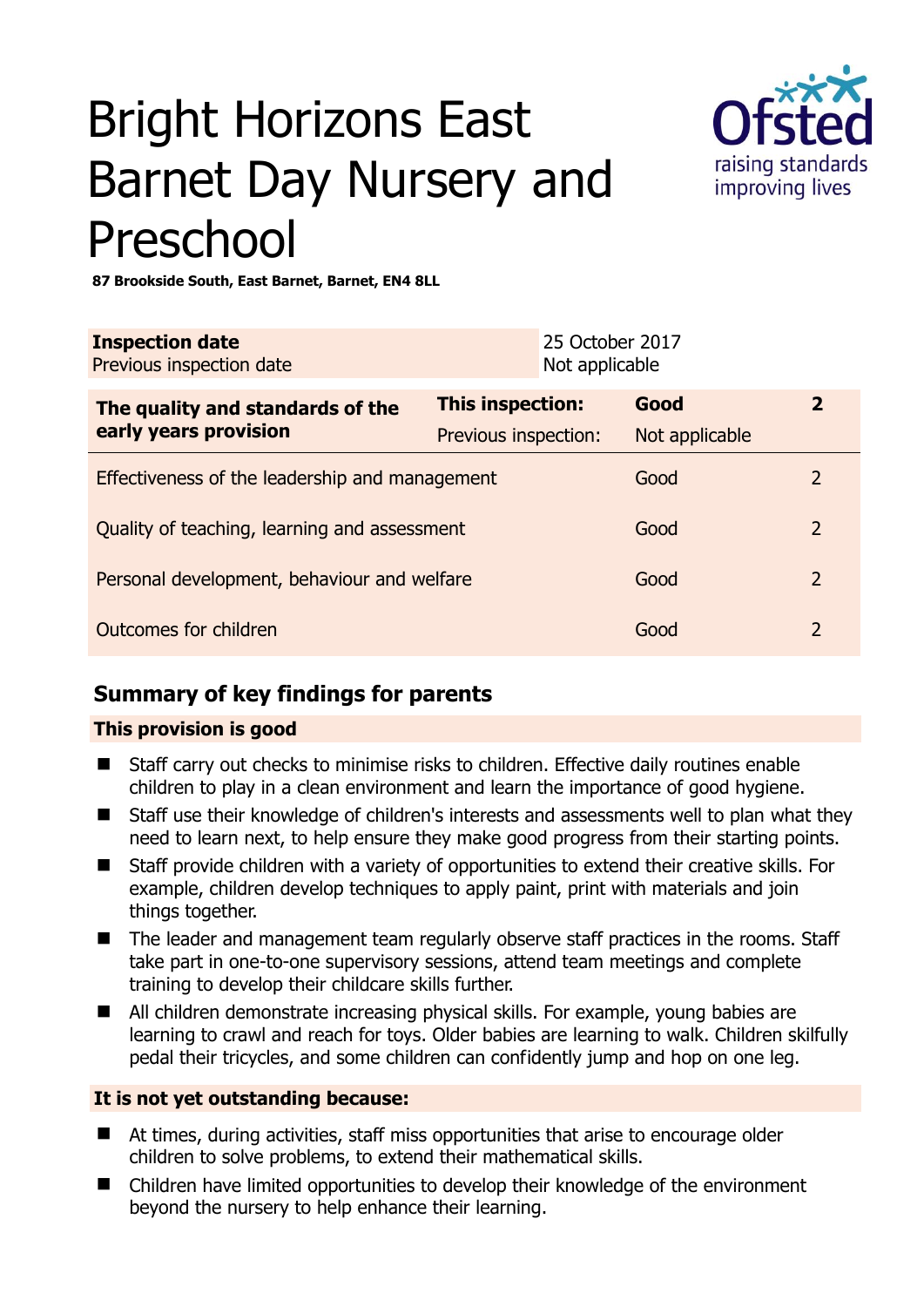## **What the setting needs to do to improve further**

#### **To further improve the quality of the early years provision the provider should:**

- make better use of opportunities to support children's problem-solving skills to enhance their early mathematical development
- $\blacksquare$  increase opportunities for children to explore their surroundings to gain an understanding of the wider environment, to broaden their knowledge and skills.

#### **Inspection activities**

- The inspector spoke to the leadership and management team, and staff, at appropriate times during the inspection.
- The inspector observed staff interaction with children during activities and at routine times.
- The inspector carried out a joint observation with the manager.
- The inspector sampled a range of documentation, including staff records, assessment reports, safeguarding policies and the record of attendance.
- The parents spoke to parents during the inspection, read some parents' written comments and took account of their views.

**Inspector**  Jennifer Liverpool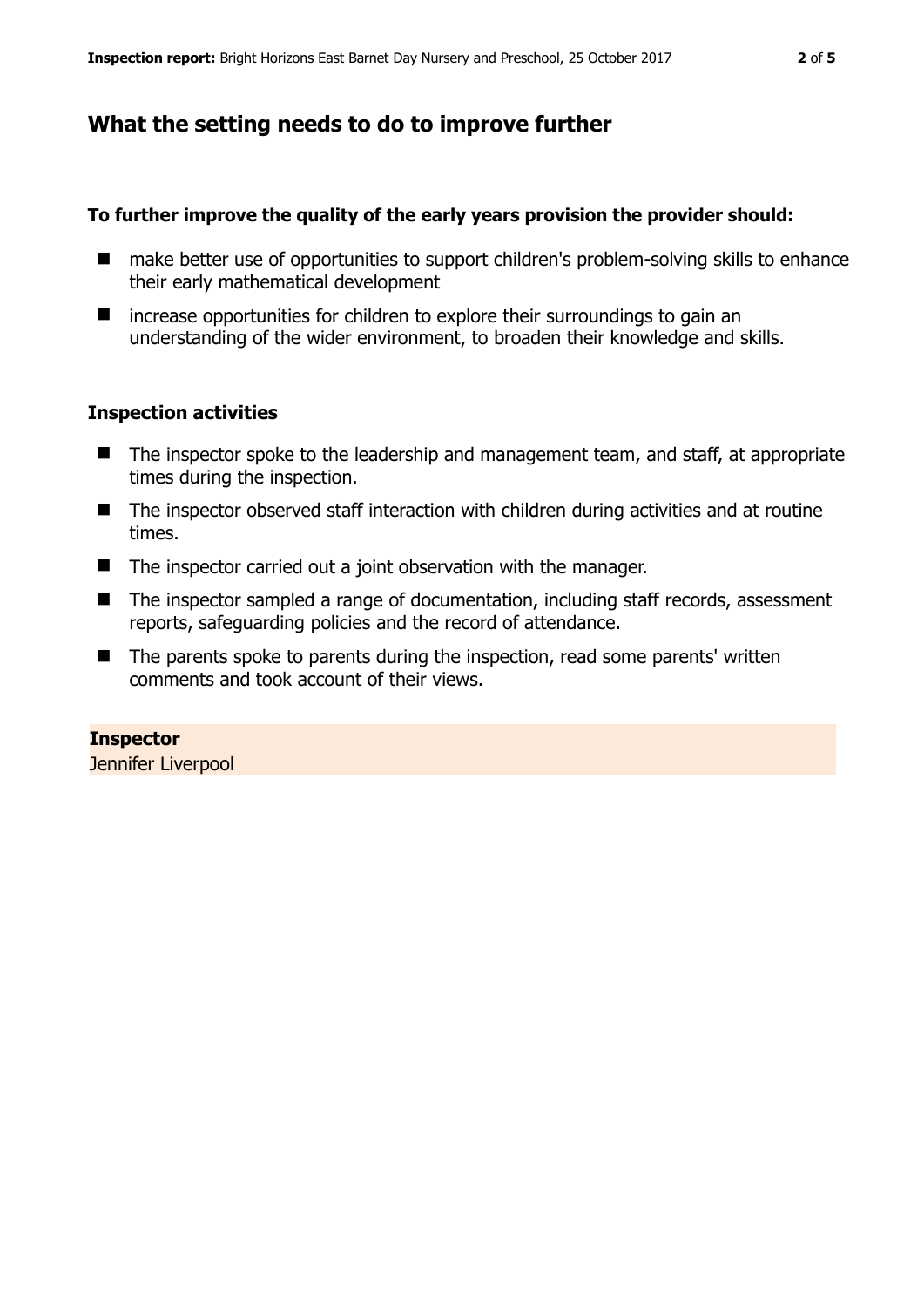## **Inspection findings**

### **Effectiveness of the leadership and management is good**

The new manager shows enthusiasm and commitment to raise the standards of care and learning for children. She has reviewed the previous self-evaluation report and taken account of comments from staff and parents to identify areas for future development. For example, the manager and staff have plans in place to strengthen the support for children who speak dual languages to increase all children's awareness of other languages. Safeguarding is effective. The leader and management team ensure recruitment procedures are robust so that the staff who work with the children are suitable to do so. Staff have attended safeguarding training and know how to proceed if a child is at risk of harm. In addition, the manager makes sure ratios are maintained so that children are consistently supervised throughout the day.

#### **Quality of teaching, learning and assessment is good**

Staff obtain relevant information from parents about their child's development when children start, to meet their individual needs and build on their existing skills. Staff look at books with babies and let them handle books for themselves. They regularly read stories to children and encourage them to join in with the words and talk about what interest them in the story. Partnership with parents is good. Staff encourage parents to loan books from the nursery to help enhance their children's early reading skills. Parents indicate that they are happy with the care and teaching their children receive.

#### **Personal development, behaviour and welfare are good**

Children are happy and settled in the nursery. They benefit immensely from the caring ways of staff, which help them develop secure attachments and good relationships. Babies enjoy the security of familiar adults, such as their key persons, and older babies begin to grow in confidence to venture away and explore resources. Effective hygiene routines enable children to learn the importance of good hygiene. Staff provide children with nutritious meals that meet their dietary requirements and help them develop good eating habits. Babies enjoy feeding themselves using their fingers to grasp the food and some babies are beginning to eat with a spoon. The staff work in partnership with other agencies to support children who have special educational needs. They also develop links with the local school to help with children's move to school.

## **Outcomes for children are good**

Children enjoy the varied range of practical activities on offer. They explore and find out about changes to different materials, which help to build on their natural curiosity. For example, toddlers discover what happens when they put liquid foam in the water to bathe baby dolls. Children have fun playing with ice. They discover the texture of ice and observe it melting. Children's language skills are developing well overall and they enjoy practising early writing. Children behave well and enjoy each other's company. They learn useful skills in preparation for the next stage of their development and for school.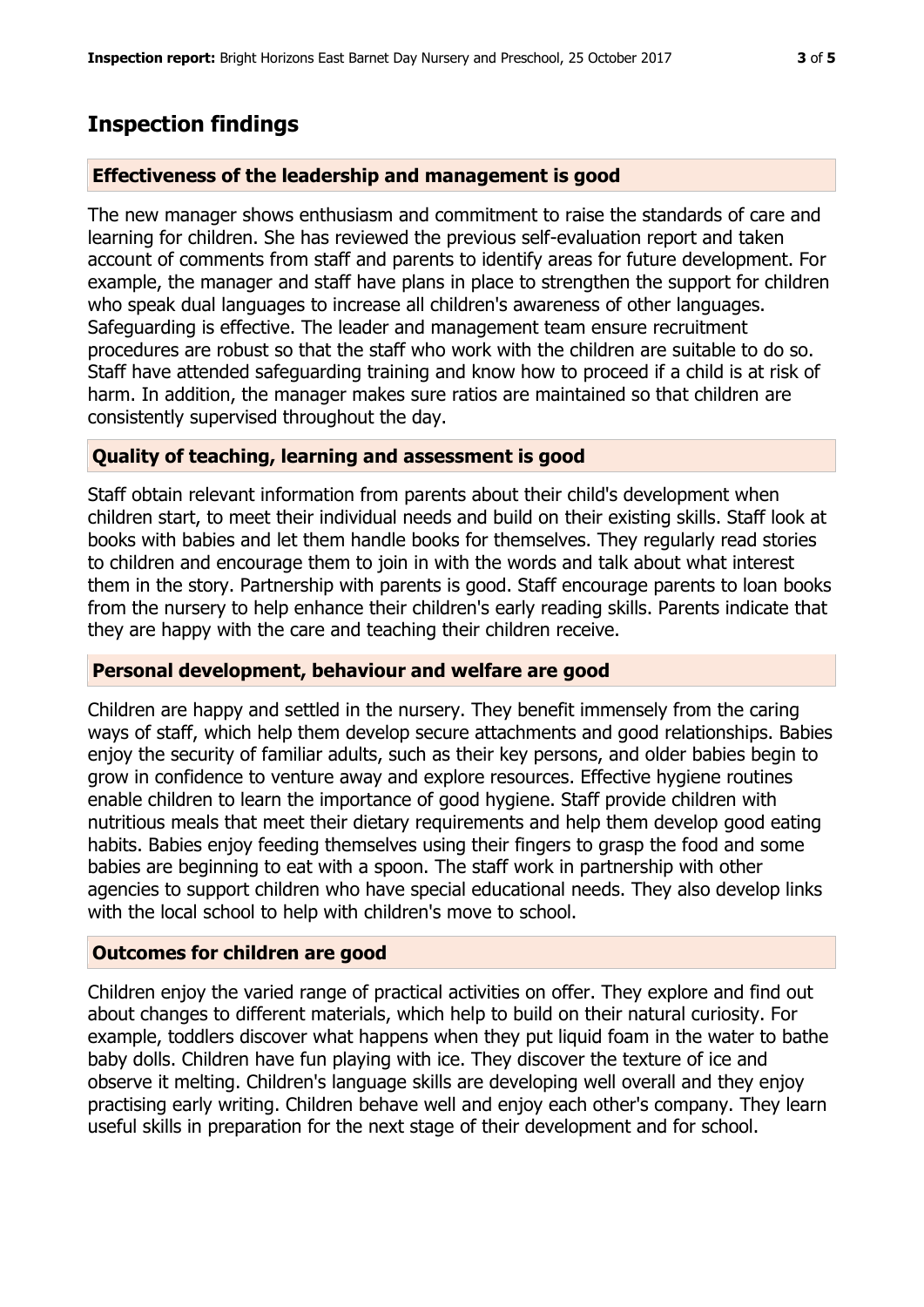# **Setting details**

| Unique reference number                             | EY490890                                                                             |  |
|-----------------------------------------------------|--------------------------------------------------------------------------------------|--|
| <b>Local authority</b>                              | <b>Barnet</b>                                                                        |  |
| <b>Inspection number</b>                            | 1020842                                                                              |  |
| <b>Type of provision</b>                            | Full-time provision                                                                  |  |
| Day care type                                       | Childcare - Non-Domestic                                                             |  |
| <b>Registers</b>                                    | Early Years Register, Compulsory Childcare<br>Register, Voluntary Childcare Register |  |
| Age range of children                               | $0 - 4$                                                                              |  |
| <b>Total number of places</b>                       | 87                                                                                   |  |
| Number of children on roll                          | 71                                                                                   |  |
| Name of registered person                           | <b>Bright Horizons Family Solutions Limited</b>                                      |  |
| <b>Registered person unique</b><br>reference number | RP901358                                                                             |  |
| <b>Date of previous inspection</b>                  | Not applicable                                                                       |  |
| <b>Telephone number</b>                             | 0208 361 4442                                                                        |  |

Bright Horizons East Barnet Day Nursery and Preschool registered in 2015. The nursery is situated in East Barnet in the London Borough of Barnet. It opens Monday to Friday from 7.30am to 6.30pm, all year round. The provider receives funding for the provision of free early education for children age two, three and four years. The provider employs 27 staff, 15 of whom hold appropriate early years qualifications ranging from level 2 to level 6.

This inspection was carried out by Ofsted under sections 49 and 50 of the Childcare Act 2006 on the quality and standards of provision that is registered on the Early Years Register. The registered person must ensure that this provision complies with the statutory framework for children's learning, development and care, known as the early years foundation stage.

Any complaints about the inspection or the report should be made following the procedures set out in the guidance 'Complaints procedure: raising concerns and making complaints about Ofsted', which is available from Ofsted's website: www.gov.uk/government/organisations/ofsted. If you would like Ofsted to send you a copy of the guidance, please telephone 0300 123 4234, or email enquiries@ofsted.gov.uk.